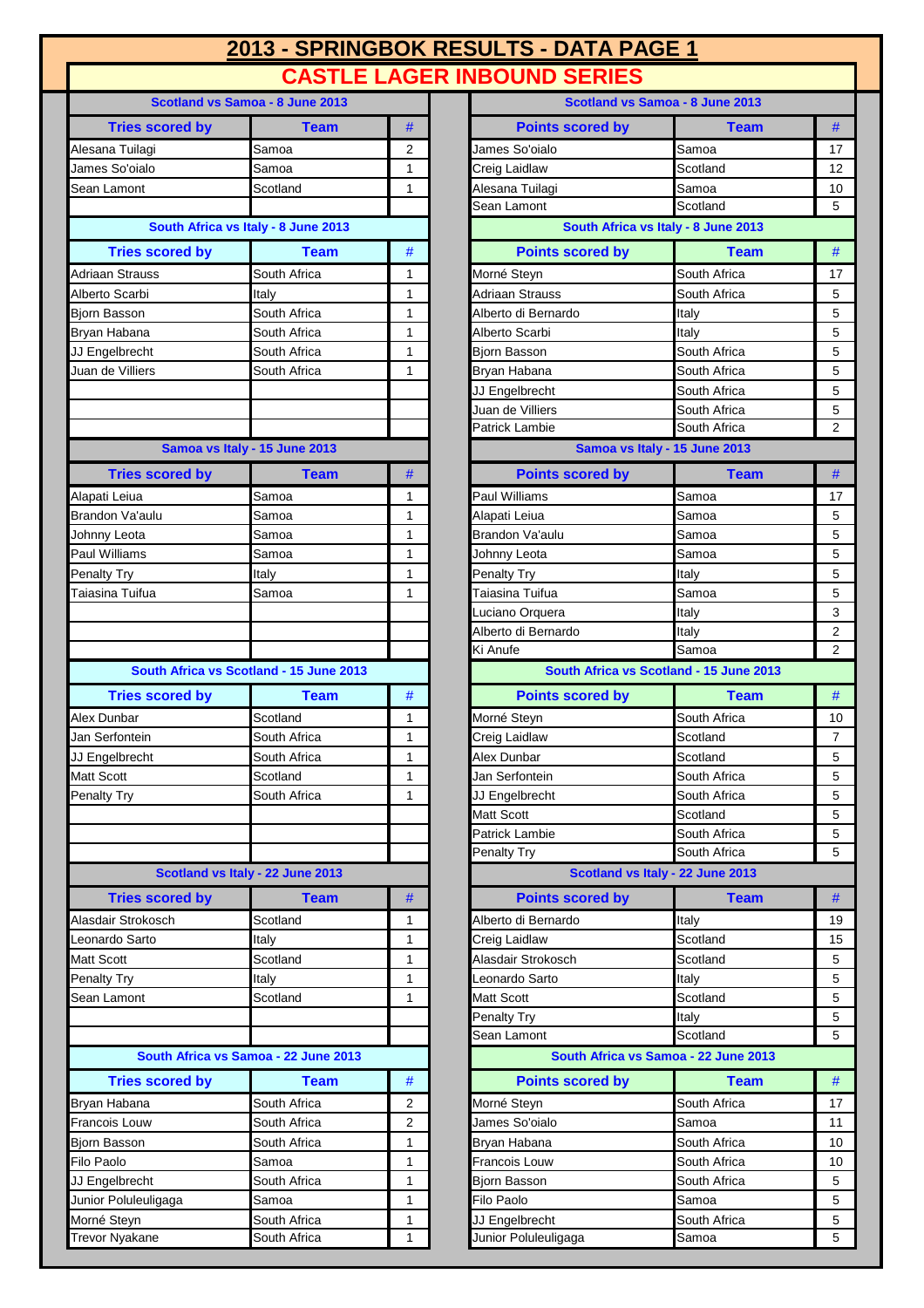# **2013 - SPRINGBOK RESULTS - DATA PAGE 2 CASTLE LAGER INBOUND SERIES (CONTINUE)**

| South Africa<br>Trevor Nvakane<br>South Africa<br>Patrick Lambie<br><b>Paul Williams</b><br><b>I</b> Samoa |  |  |  |  |
|------------------------------------------------------------------------------------------------------------|--|--|--|--|
|                                                                                                            |  |  |  |  |
|                                                                                                            |  |  |  |  |
|                                                                                                            |  |  |  |  |

### **2013 - SPRINGBOK RESULTS THE RUGBY CHAMPIONSHIP**

|                                     | Australia vs New Zealand - 17 August 2013          |                |
|-------------------------------------|----------------------------------------------------|----------------|
| <b>Tries scored by</b>              | Team                                               | #              |
| <b>Ben Smith</b>                    |                                                    | 3              |
| Aaron Cruden                        |                                                    | 1              |
| <b>Conrad Smith</b>                 |                                                    | $\overline{1}$ |
| James O'Connor                      |                                                    | 1              |
| <b>Richie McCaw</b>                 |                                                    | 1              |
| Will Genia                          |                                                    | 1              |
|                                     |                                                    |                |
|                                     | South Africa vs Argentina - 17 August 2013         |                |
| <b>Tries scored by</b>              | <b>Team</b>                                        | #              |
| Adriaan Strauss                     | South Africa                                       | 1              |
| <b>Bismarck du Plessis</b>          | South Africa                                       | 1              |
|                                     |                                                    | 1              |
| Bryan Habana                        | South Africa                                       | 1              |
| Duane Vermeulen                     | South Africa                                       | 1              |
| Felipe Contepomi<br>Fourie du Preez | Argentina<br>South Africa                          | 1              |
| Jean de Villiers                    | South Africa                                       | 1              |
| JJ Engelbrecht                      | South Africa                                       | 1              |
| Penalty Try                         | South Africa                                       | 1              |
| <b>Willem Alberts</b>               | South Africa                                       | 1              |
|                                     |                                                    |                |
|                                     | <b>New Zealand vs Australia - 24 August 2013</b>   |                |
| <b>Tries scored by</b>              | Team                                               | #              |
| <b>Ben Smith</b>                    | <b>New Zealand</b>                                 | $\overline{2}$ |
| <b>Israel Folau</b>                 | Australia                                          | 1              |
|                                     |                                                    |                |
|                                     |                                                    |                |
|                                     |                                                    |                |
|                                     | Argentina vs South Africa - 24 August 1012         |                |
| <b>Tries scored by</b>              | <b>Team</b>                                        | #              |
| <b>Bjorn Basson</b>                 | South Africa                                       | 1              |
| Juan Manuel Leguizamon              | Argentina                                          | 1              |
| Marcelo Bosch                       | Argentina                                          | 1              |
|                                     |                                                    |                |
|                                     |                                                    |                |
|                                     | Australia vs South Africa - 7 September 2013       |                |
| <b>Tries scored by</b>              | Team                                               | #              |
| <b>Aaron Smith</b>                  | <b>New Zealand</b>                                 | 2              |
| Juan Manual Leguizamon              | Argentina                                          | 1              |
| Julian Savea                        | <b>New Zealand</b>                                 | 1              |
|                                     |                                                    |                |
|                                     |                                                    |                |
|                                     |                                                    |                |
|                                     | <b>New Zealand vs Argentina - 7 September 2013</b> |                |
| <b>Tries scored by</b>              | <b>Team</b>                                        | #              |
| Coenie Oosthuizen                   | South Africa                                       | 1              |
| Jean de Villiers                    | South Africa                                       | 1              |
| Willie le Roux                      | South Africa                                       | 1              |
| Zane Kirchner                       | South Africa                                       | 1              |
|                                     |                                                    |                |
|                                     |                                                    |                |
|                                     |                                                    |                |

| <b>Australia vs New Zealand - 17 August 2013</b>   |                    |                | <b>Australia vs New Zealand - 17 August 2013</b>   |                    |                |
|----------------------------------------------------|--------------------|----------------|----------------------------------------------------|--------------------|----------------|
| <b>Tries scored by</b>                             | <b>Team</b>        | #              | <b>Points scored by</b>                            | <b>Team</b>        | #              |
| Ben Smith                                          |                    | 3              | Christian Leali'ifano                              | Australia          | 19             |
| Aaron Cruden                                       |                    | 1              | Aaron Cruden                                       | <b>New Zealand</b> | 18             |
| <b>Conrad Smith</b>                                |                    | $\mathbf{1}$   | Ben Smith                                          | New Zealand        | 15             |
| James O'Connor                                     |                    | $\overline{1}$ | <b>Conrad Smith</b>                                | New Zealand        | 5              |
| <b>Richie McCaw</b>                                |                    | $\mathbf{1}$   | James O'Connor                                     | Australia          | 5              |
| Will Genia                                         |                    | $\mathbf{1}$   | <b>Richie McCaw</b>                                | <b>New Zealand</b> | 5              |
|                                                    |                    |                | Will Genia                                         | Australia          | 5              |
|                                                    |                    |                | <b>Beauden Barrett</b>                             | <b>New Zealand</b> | $\overline{2}$ |
| South Africa vs Argentina - 17 August 2013         |                    |                | South Africa vs Argentina - 17 August 2013         |                    |                |
| <b>Tries scored by</b>                             | <b>Team</b>        | $\#$           | <b>Points scored by</b>                            | <b>Team</b>        | #              |
| <b>Adriaan Strauss</b>                             | South Africa       | 1              | Morné Steyn                                        | South Africa       | 28             |
| <b>Bismarck du Plessis</b>                         | South Africa       | 1              | Felipe Contepomi                                   | Argentina          | 13             |
| Bryan Habana                                       | South Africa       | $\mathbf{1}$   | <b>Adriaan Strauss</b>                             | South Africa       | 5              |
| Duane Vermeulen                                    | South Africa       | 1              | Bismarck du Plessis                                | South Africa       | 5              |
| Felipe Contepomi                                   | Argentina          | 1              | Bryan Habana                                       | South Africa       | 5              |
| Fourie du Preez                                    | South Africa       | 1              | Duane Vermeulen                                    | South Africa       | 5              |
| Jean de Villiers                                   | South Africa       | 1              | Fourie du Preez                                    | South Africa       | 5              |
| JJ Engelbrecht                                     | South Africa       | $\mathbf{1}$   | Jean de Villiers                                   | South Africa       | 5              |
| <b>Penalty Try</b>                                 | South Africa       | 1              | JJ Engelbrecht                                     | South Africa       | 5              |
| <b>Willem Alberts</b>                              | South Africa       | $\mathbf{1}$   | <b>Penalty Try</b>                                 | South Africa       | 5              |
|                                                    |                    |                | <b>Willem Alberts</b>                              | South Africa       | 5              |
| <b>New Zealand vs Australia - 24 August 2013</b>   |                    |                | <b>New Zealand vs Australia - 24 August 2013</b>   |                    |                |
| <b>Tries scored by</b>                             | <b>Team</b>        | $\#$           | <b>Points scored by</b>                            | <b>Team</b>        | $\#$           |
| <b>Ben Smith</b>                                   | <b>New Zealand</b> | $\overline{2}$ | <b>Tom Taylor</b>                                  | <b>New Zealand</b> | 14             |
| <b>Israel Folau</b>                                | Australia          | $\mathbf{1}$   | Christian Leali'ifano                              | Australia          | 11             |
|                                                    |                    |                | <b>Ben Smith</b>                                   | <b>New Zealand</b> | 10             |
|                                                    |                    |                | <b>Israel Folau</b>                                | Australia          | 5              |
|                                                    |                    |                | Israel Dagg                                        | <b>New Zealand</b> | 3              |
| Argentina vs South Africa - 24 August 1012         |                    |                | Argentina vs South Africa - 24 August 1012         |                    |                |
| <b>Tries scored by</b>                             | <b>Team</b>        | $\#$           | <b>Points scored by</b>                            | <b>Team</b>        | $\#$           |
| <b>Bjorn Basson</b>                                | South Africa       | $\mathbf{1}$   | Morné Steyn                                        | South Africa       | 17             |
| Juan Manuel Leguizamon                             | Argentina          | 1              | Felipe Contepomi                                   | Argentina          | $\overline{7}$ |
| Marcelo Bosch                                      | Argentina          | $\mathbf{1}$   | Bjorn Basson                                       | South Africa       | 5              |
|                                                    |                    |                | Juan Manuel Leguizamon                             | Argentina          | 5              |
|                                                    |                    |                | Marcelo Bosch                                      | Argentina          | 5              |
| Australia vs South Africa - 7 September 2013       |                    |                | Australia vs South Africa - 7 September 2013       |                    |                |
| <b>Tries scored by</b>                             | <b>Team</b>        | $\#$           | <b>Points scored by</b>                            | <b>Team</b>        | #              |
| <b>Aaron Smith</b>                                 | New Zealand        | $\overline{2}$ | <b>Aaron Smith</b>                                 | <b>New Zealand</b> | 10             |
| Juan Manual Leguizamon                             | Argentina          | 1              | <b>Daniel Carter</b>                               | <b>New Zealand</b> | 10             |
| Julian Savea                                       | New Zealand        | $\mathbf{1}$   | Nicolás Sánchez                                    | Argentina          | 8              |
|                                                    |                    |                | Juan Manual Leguizamon                             | Argentina          | 5              |
|                                                    |                    |                | Julian Savea                                       | <b>New Zealand</b> | 5              |
|                                                    |                    |                | Beauden Barrett                                    | <b>New Zealand</b> | 3              |
| <b>New Zealand vs Argentina - 7 September 2013</b> |                    |                | <b>New Zealand vs Argentina - 7 September 2013</b> |                    |                |
| <b>Tries scored by</b>                             | Team               | $\#$           | <b>Points scored by</b>                            | <b>Team</b>        | #              |
| Coenie Oosthuizen                                  | South Africa       | $\mathbf{1}$   | Morné Steyn                                        | South Africa       | 18             |
| Jean de Villiers                                   | South Africa       | 1              | Christian Leali'ifano                              | Australia          | 12             |
| Willie le Roux                                     | South Africa       | 1              | Coenie Oosthuizen                                  | South Africa       | 5              |
| Zane Kirchner                                      | South Africa       | 1              | Jean de Villiers                                   | South Africa       | 5              |
|                                                    |                    |                | Willie le Roux                                     | South Africa       | 5              |
|                                                    |                    |                | Zane Kirchner                                      | South Africa       | 5              |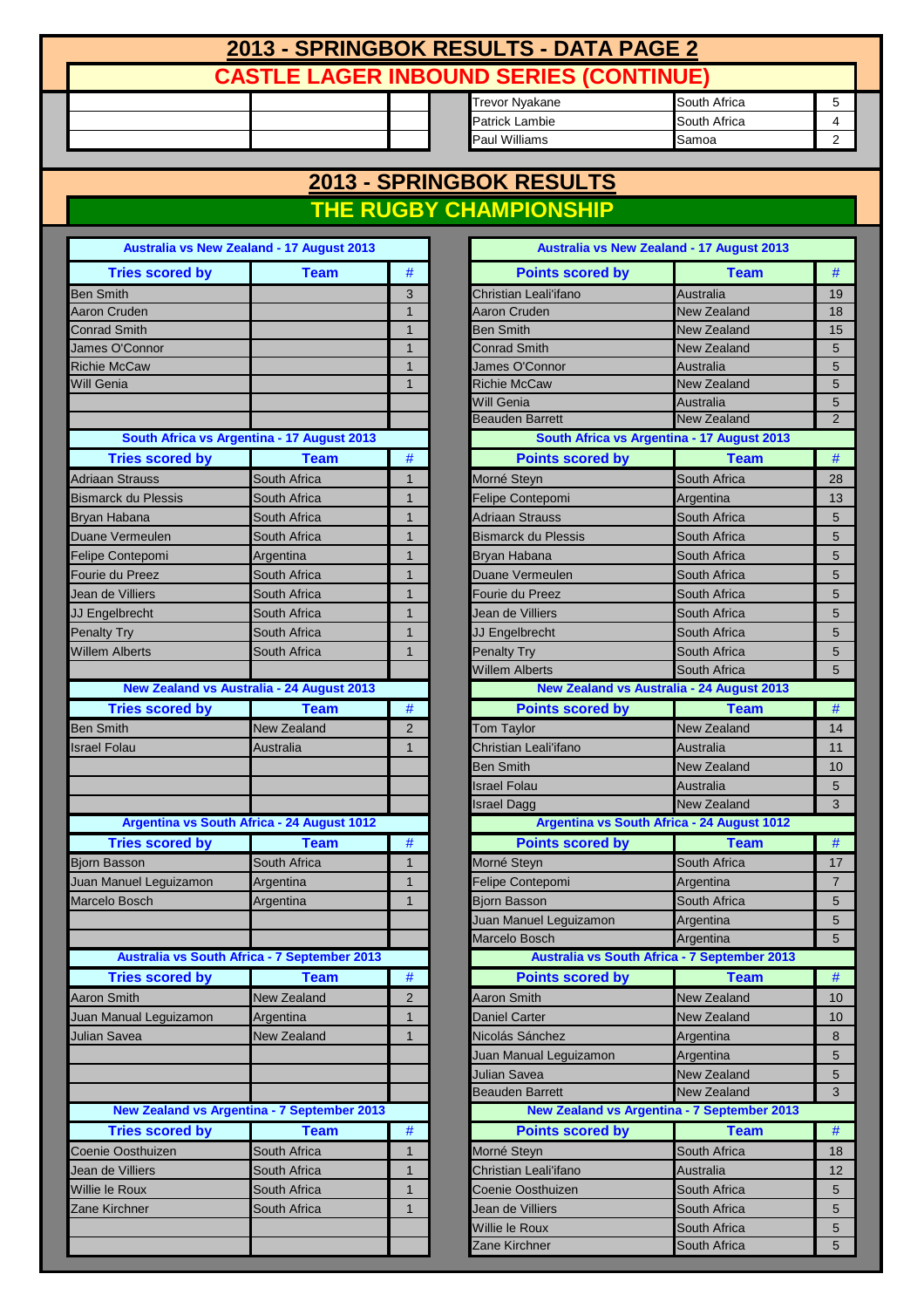## **2013 - SPRINGBOK RESULTS - DATA PAGE 3 THE RUGBY CHAMPIONSHIP (CONTINUE)**

|                            | Australia vs Argentina - 14 September 2013             |                |
|----------------------------|--------------------------------------------------------|----------------|
| <b>Tries scored by</b>     | <b>Team</b>                                            | #              |
| <b>Kieran Read</b>         | <b>New Zealand</b>                                     | 10             |
| <b>Bismarck du Plessis</b> | South Africa                                           | 5              |
| <b>Brodie Retallick</b>    | <b>New Zealand</b>                                     | 5              |
| <b>Patrick Lambie</b>      | South Africa                                           | 5              |
| Sam Cane                   | <b>New Zealand</b>                                     | 5              |
|                            |                                                        |                |
|                            |                                                        |                |
|                            |                                                        |                |
|                            | <b>New Zealand vs South Africa - 14 September 2013</b> |                |
| <b>Tries scored by</b>     | <b>Team</b>                                            | #              |
| Christian Leali'ifano      | Australia                                              | 1              |
| Juan Manual Leguizamon     | Argentina                                              | 1              |
|                            |                                                        |                |
|                            |                                                        |                |
|                            | South Africa vs Australia - 28 September 2013          |                |
| <b>Tries scored by</b>     | <b>Team</b>                                            | #              |
| <b>Adriaan Strauss</b>     | South Africa                                           | 1              |
| Chris Feauai-Sautia        | Australia                                              | 1              |
| Willie le Roux             | South Africa                                           | 1              |
| Zane Kirchner              | South Africa                                           | 1              |
|                            |                                                        |                |
|                            |                                                        |                |
|                            | Argentina vs New Zealand - 29 September 2013           |                |
| <b>Tries scored by</b>     | Team                                                   | #              |
| <b>Ben Smith</b>           | <b>New Zealand</b>                                     | 2              |
| Julian Savea               | <b>New Zealand</b>                                     | 1              |
| Sam Cane                   | <b>New Zealand</b>                                     | 1              |
|                            |                                                        |                |
|                            |                                                        |                |
|                            |                                                        |                |
|                            |                                                        |                |
|                            | South Africa vs New Zealand - 5 October 2013           |                |
| <b>Tries scored by</b>     | <b>Team</b>                                            | #              |
| Bryan Habana               | South Africa                                           | 2              |
| Liam Messam                | New Zealand                                            | $\overline{2}$ |
| <b>Beauden Barrett</b>     | <b>New Zealand</b>                                     | 1              |
| <b>Ben Smith</b>           | <b>New Zealand</b>                                     | 1              |
| Juan de Villiers           | South Africa                                           | $\mathbf{1}$   |
| Kieran Read                | <b>New Zealand</b>                                     | $\overline{1}$ |
| Willie le Roux             | South Africa                                           | 1              |
|                            |                                                        |                |
|                            |                                                        |                |
|                            | Argentina vs Australia - 5 October 2013                |                |
| <b>Tries scored by</b>     | <b>Team</b>                                            | #              |
| <b>Israel Folau</b>        | Australia                                              | 15             |
| <b>Adam Ashley-Cooper</b>  | Australia                                              | 5              |
| <b>Benn Robinson</b>       | Australia                                              | 5              |
| <b>Bernard Foley</b>       | Australia                                              | 5              |
| Joe Tomane                 | Australia                                              | 5              |
| Marcelo Bosch              | Argentina                                              | 5              |
| Martin Landajo             | Argentina                                              | 5              |
|                            |                                                        |                |
|                            |                                                        |                |
|                            |                                                        |                |

| Australia vs Argentina - 14 September 2013      |                                         |                | Australia vs Argentina - 14 September 2013      |                                 |                     |
|-------------------------------------------------|-----------------------------------------|----------------|-------------------------------------------------|---------------------------------|---------------------|
| <b>Tries scored by</b>                          | <b>Team</b>                             | $\#$           | <b>Points scored by</b>                         | <b>Team</b>                     | #                   |
| Kieran Read                                     | <b>New Zealand</b>                      | 10             | Kieran Read                                     | <b>New Zealand</b>              | 10                  |
| <b>Bismarck du Plessis</b>                      | South Africa                            | 5              | <b>Beauden Barrett</b>                          | <b>New Zealand</b>              | $\overline{7}$      |
| <b>Brodie Retallick</b>                         | <b>New Zealand</b>                      | 5              | <b>Bismarck du Plessis</b>                      | South Africa                    | 5                   |
| <b>Patrick Lambie</b>                           | South Africa                            | 5              | <b>Brodie Retallick</b>                         | <b>New Zealand</b>              | 5                   |
| Sam Cane                                        | <b>New Zealand</b>                      | 5              | Morné Steyn                                     | South Africa                    | 5                   |
|                                                 |                                         |                | <b>Patrick Lambie</b>                           | South Africa                    | 5                   |
|                                                 |                                         |                | Sam Cane                                        | <b>New Zealand</b>              | 5                   |
|                                                 |                                         |                | <b>Daniel Carter</b>                            | <b>New Zealand</b>              | 2                   |
| New Zealand vs South Africa - 14 September 2013 |                                         |                | New Zealand vs South Africa - 14 September 2013 |                                 |                     |
| <b>Tries scored by</b>                          | <b>Team</b>                             | $\#$           | <b>Points scored by</b>                         | <b>Team</b>                     | $\#$                |
| Christian Leali'ifano                           | Australia                               | $\mathbf{1}$   | Christian Leali'ifano                           | Australia                       | 9                   |
| Juan Manual Leguizamon                          | Argentina                               | $\mathbf{1}$   | Nicolás Sánchez                                 | Argentina                       | 8                   |
|                                                 |                                         |                | <b>Israel Folau</b>                             | Australia                       | 5                   |
|                                                 |                                         |                | Juan Manual Leguizamon                          | Argentina                       | 5                   |
| South Africa vs Australia - 28 September 2013   |                                         |                | South Africa vs Australia - 28 September 2013   |                                 |                     |
| <b>Tries scored by</b>                          | <b>Team</b>                             | $\#$           | <b>Points scored by</b>                         | <b>Team</b>                     | $\#$                |
| <b>Adriaan Strauss</b>                          | South Africa                            | 1              | Morné Steyn                                     | South Africa                    | 13                  |
| Chris Feauai-Sautia                             | Australia                               | 1              | <b>Adriaan Strauss</b>                          | South Africa                    | 5                   |
| Willie le Roux                                  | South Africa                            | $\mathbf{1}$   | Chris Feauai-Sautia                             | Australia                       | 5                   |
| Zane Kirchner                                   | South Africa                            | $\mathbf{1}$   | Willie le Roux                                  | South Africa                    | 5                   |
|                                                 |                                         |                | Zane Kirchner                                   | South Africa                    | 5                   |
|                                                 |                                         |                | Christian Leali'ifano                           | Australia                       | 3                   |
| Argentina vs New Zealand - 29 September 2013    |                                         |                | Argentina vs New Zealand - 29 September 2013    |                                 |                     |
| <b>Tries scored by</b>                          | <b>Team</b>                             | $\#$           | <b>Points scored by</b>                         | <b>Team</b>                     | $\#$                |
| <b>Ben Smith</b>                                | <b>New Zealand</b>                      | $\overline{2}$ | Nicolás Sánchez                                 | Argentina                       | 12                  |
| Julian Savea                                    | New Zealand                             | $\mathbf{1}$   | <b>Aaron Cruden</b>                             | New Zealand                     | 11                  |
| Sam Cane                                        | New Zealand                             | $\mathbf{1}$   | <b>Ben Smith</b>                                | New Zealand                     | 10                  |
|                                                 |                                         |                | Julian Savea                                    | New Zealand                     | 5                   |
|                                                 |                                         |                | Sam Cane                                        | New Zealand                     | 5                   |
|                                                 |                                         |                | Marcelo Bosch<br><b>Beauden Barrett</b>         | Argentina<br><b>New Zealand</b> | 3<br>$\overline{2}$ |
| South Africa vs New Zealand - 5 October 2013    |                                         |                | South Africa vs New Zealand - 5 October 2013    |                                 |                     |
| <b>Tries scored by</b>                          | <b>Team</b>                             | $\#$           | <b>Points scored by</b>                         | <b>Team</b>                     | $\#$                |
| Bryan Habana                                    | South Africa                            | $\overline{2}$ | <b>Beauden Barrett</b>                          | <b>New Zealand</b>              | 12                  |
| Liam Messam                                     | <b>New Zealand</b>                      |                | Bryan Habana                                    | South Africa                    |                     |
| <b>Beauden Barrett</b>                          | New Zealand                             | 2<br>1         | Liam Messam                                     | <b>New Zealand</b>              | 10<br>10            |
| <b>Ben Smith</b>                                | New Zealand                             | 1              | Morné Steyn                                     | South Africa                    | $\overline{7}$      |
| Juan de Villiers                                | South Africa                            | 1              | Aaron Cruden                                    | New Zealand                     | 6                   |
| Kieran Read                                     | New Zealand                             | $\mathbf{1}$   | Ben Smith                                       | <b>New Zealand</b>              | 5                   |
| Willie le Roux                                  | South Africa                            | $\mathbf{1}$   | Juan de Villiers                                | South Africa                    | 5                   |
|                                                 |                                         |                | Kieran Read                                     | New Zealand                     | 5                   |
|                                                 |                                         |                | Willie le Roux                                  | South Africa                    | 5                   |
|                                                 | Argentina vs Australia - 5 October 2013 |                | Argentina vs Australia - 5 October 2013         |                                 |                     |
| <b>Tries scored by</b>                          | Team                                    | $\#$           | <b>Points scored by</b>                         | <b>Team</b>                     | $\#$                |
| <b>Israel Folau</b>                             | Australia                               | 15             | <b>Israel Folau</b>                             | Australia                       | 15                  |
| <b>Adam Ashley-Cooper</b>                       | Australia                               | 5              | Christian Leali'ifano                           | Australia                       | 10                  |
| <b>Benn Robinson</b>                            | Australia                               | 5              | <b>Bernard Foley</b>                            | Australia                       | 9                   |
| <b>Bernard Foley</b>                            | Australia                               | 5              | Nicolás Sánchez                                 | Argentina                       | 7                   |
| Joe Tomane                                      | Australia                               | 5              | <b>Adam Ashley-Cooper</b>                       | Australia                       | 5                   |
| Marcelo Bosch                                   | Argentina                               | 5              | Benn Robinson                                   | Australia                       | 5                   |
| Martin Landajo                                  | Argentina                               | 5              | Joe Tomane                                      | Australia                       | 5                   |
|                                                 |                                         |                | Marcelo Bosch                                   | Argentina                       | 5                   |
|                                                 |                                         |                | Martin Landajo                                  | Argentina                       | 5                   |
|                                                 |                                         |                | <b>Quade Cooper</b>                             | Australia                       | 5                   |
|                                                 |                                         |                |                                                 |                                 |                     |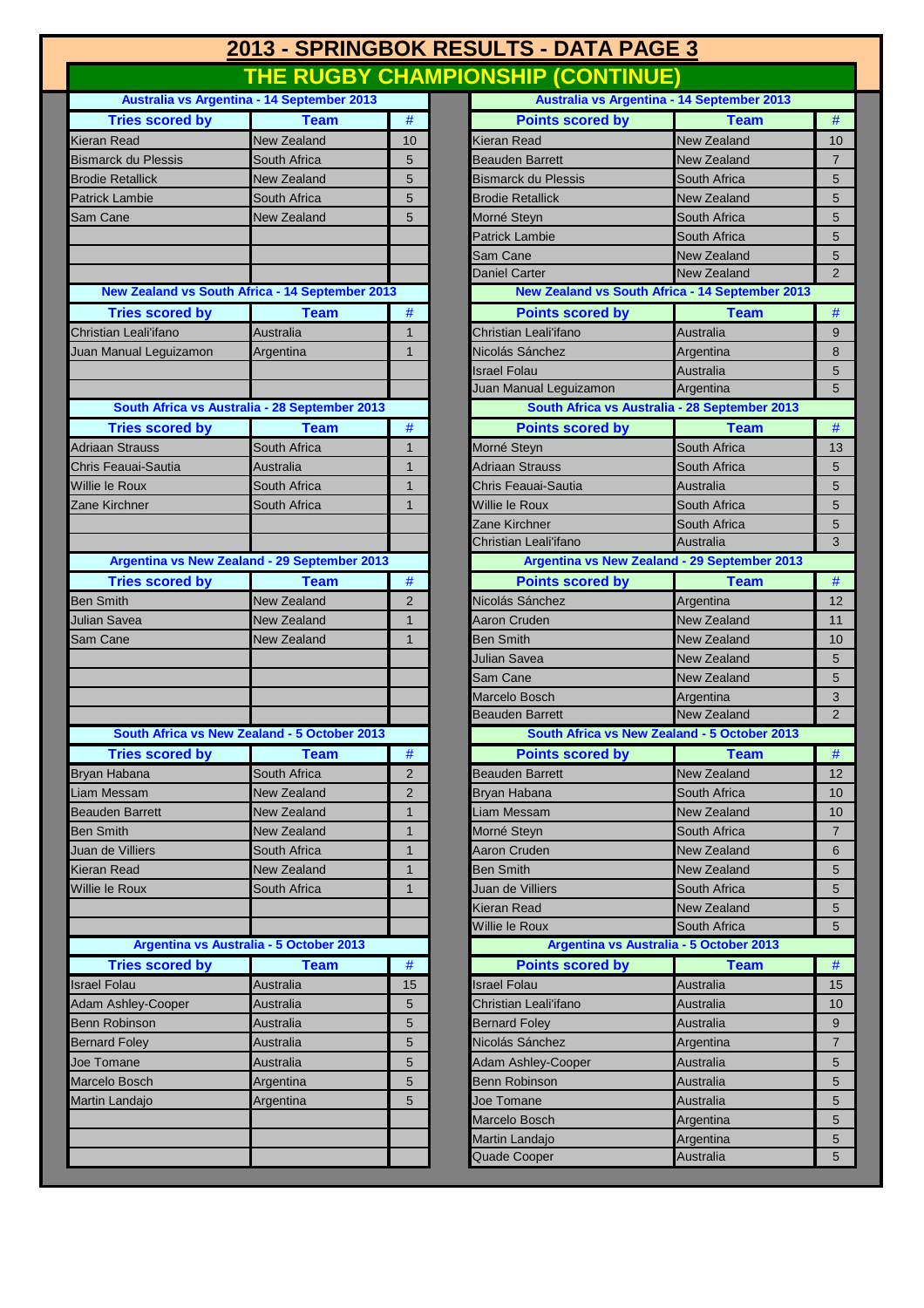|                                                                                            |                                                  |     | 2013 - SPRINGBOK RESULTS - DATA PAGE 4      |                                                |                |
|--------------------------------------------------------------------------------------------|--------------------------------------------------|-----|---------------------------------------------|------------------------------------------------|----------------|
|                                                                                            |                                                  |     | <b>OUTBOUND TOURS</b>                       |                                                |                |
|                                                                                            | Wales vs South Africa - 9 November 2013          |     |                                             | <b>Wales vs South Africa - 9 November 2013</b> |                |
| <b>Tries scored by</b>                                                                     | <b>Team</b>                                      | #   | <b>Points scored by</b>                     | <b>Team</b>                                    | #              |
| <b>Bismarc du Plessis</b>                                                                  | South Africa                                     | 1   | Leigh Halfpenny                             | Wales                                          | 15             |
| Fourie du Preez                                                                            | South Africa                                     | 1   | Morné Steyn                                 | South Africa                                   | $\overline{7}$ |
| Jean de Villiers                                                                           | South Africa                                     | 1   | <b>Bismarc du Plessis</b>                   | South Africa                                   | 5              |
|                                                                                            |                                                  |     | Fourie du Preez                             | South Africa                                   | 5              |
|                                                                                            |                                                  |     | Jean de Villiers                            | South Africa                                   | 5              |
|                                                                                            |                                                  |     | <b>Patrick Lambie</b>                       | South Africa                                   | 2              |
| Scotland vs South Africa - 17 November 2013<br>Scotland vs South Africa - 17 November 2013 |                                                  |     |                                             |                                                |                |
| <b>Tries scored by</b>                                                                     | <b>Team</b>                                      | #   | <b>Points scored by</b>                     | <b>Team</b>                                    | #              |
| Coenie Oosthuizen                                                                          | South Africa                                     | 1   | Patrick Lambie                              | South Africa                                   | 8              |
| JP Pietersen                                                                               | South Africa                                     | 1   | Coenie Oosthuizen                           | South Africa                                   | 5              |
| <b>Willem Alberts</b>                                                                      | South Africa                                     | 1   | JP Pietersen                                | South Africa                                   | 5              |
| Willie le Roux                                                                             | South Africa                                     | 1   | <b>Willem Alberts</b>                       | South Africa                                   | 5              |
|                                                                                            |                                                  |     | Willie le Roux                              | South Africa                                   | 5              |
|                                                                                            | <b>France vs South Africa - 23 November 2013</b> |     |                                             | France vs South Africa - 23 November 2013      |                |
| <b>Tries scored by</b>                                                                     | <b>Team</b>                                      | #   | <b>Points scored by</b>                     | <b>Team</b>                                    | #              |
| JP Pietersen                                                                               | South Africa                                     | 1   | Morné Steyn                                 | South Africa                                   | 11             |
| Yoann Huget                                                                                | France                                           | 1   | JP Pietersen                                | South Africa                                   | 5              |
|                                                                                            |                                                  |     | Yoann Huget                                 | France                                         | 5              |
|                                                                                            |                                                  |     | Jean-Marc Doussain                          | France                                         | 3              |
|                                                                                            |                                                  |     | Patrick Lambie                              | South Africa                                   | 3              |
|                                                                                            |                                                  |     | Morgan Para                                 | France                                         | 2              |
|                                                                                            |                                                  |     |                                             |                                                |                |
| <b>Total tries scored - 2013 - Internationals</b>                                          |                                                  | 171 | Total points scored - 2013 - Internationals |                                                | 1041           |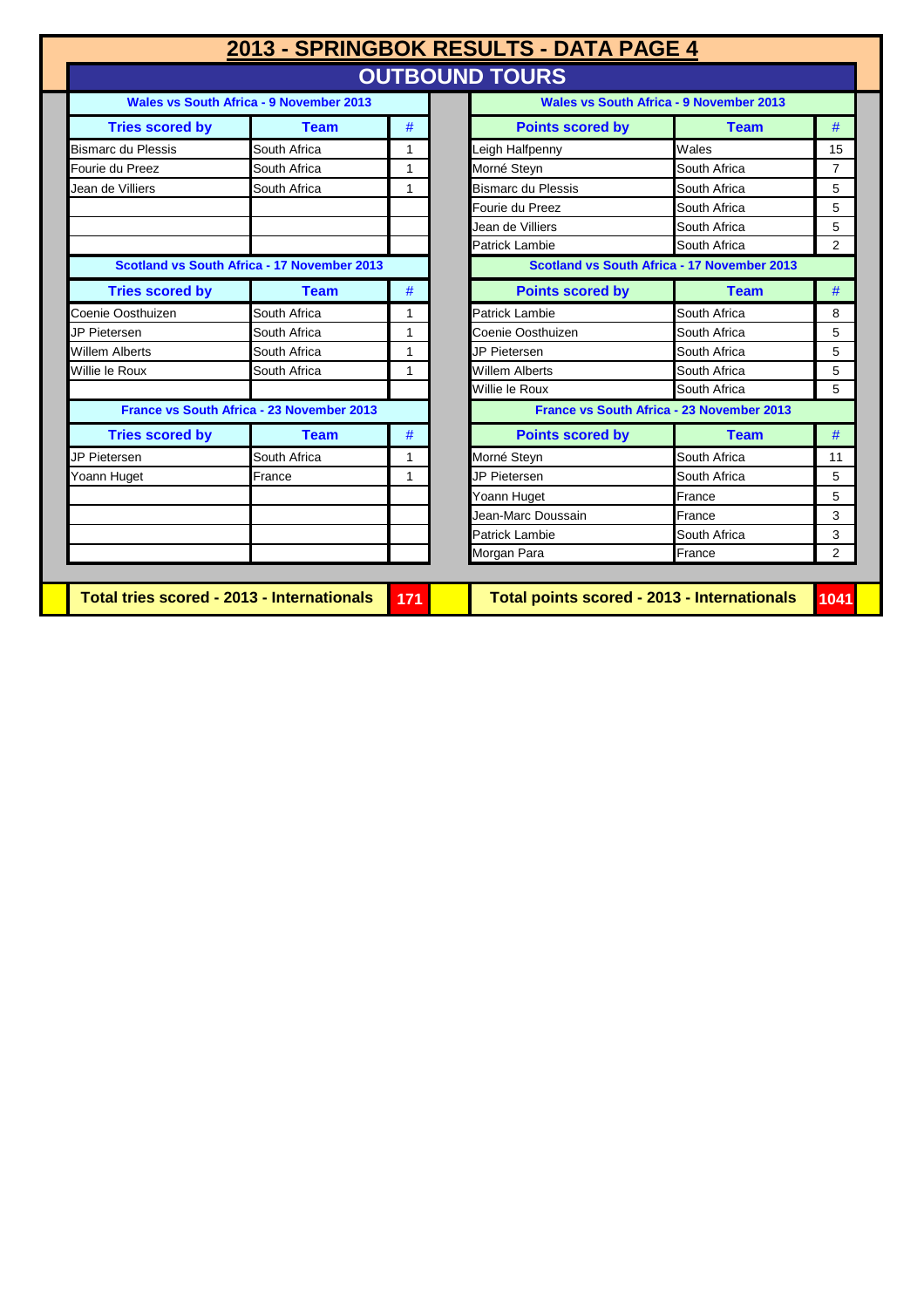## **TOP SCORERS 2013 - SPRINGBOK RESULTS - DATA PAGE 5**

| <b>Test Springboks - Try scoring list</b> |                                        |                |  |  |
|-------------------------------------------|----------------------------------------|----------------|--|--|
| <b>Tries scored by</b>                    | <b>Provincial Team</b>                 | #              |  |  |
| Bryan Habana                              | Stormers                               | 6              |  |  |
| Jean de Villiers                          | <b>Stormers</b>                        | 5              |  |  |
| JJ Engelbrecht                            | <b>Bulls</b>                           | 4              |  |  |
| Willie le Roux                            | Cheetahs                               | 4              |  |  |
| Adriaan Strauss                           | Cheetahs                               | 3              |  |  |
| <b>Bismarck du Plessis</b>                | South Africa                           | 3              |  |  |
| Bjorn Basson                              | <b>Bulls</b>                           | 3              |  |  |
| Fourie du Preez                           | Suntory                                | 3              |  |  |
| Coenie Oosthuizen                         | Cheetahs                               | 2              |  |  |
| Francois Louw                             | <b>Bath</b>                            | $\overline{2}$ |  |  |
| JP Pietersen                              | <b>Wild Knights</b>                    | 2              |  |  |
| Penalty Try                               | Various                                | $\overline{2}$ |  |  |
| Willem Alberts                            | South Africa                           | 2              |  |  |
| Zane Kirchner                             | <b>Bulls</b>                           | $\overline{2}$ |  |  |
| Duane Vermeulen                           | South Africa                           | 1              |  |  |
| Jan Serfontein                            | <b>Bulls</b>                           | 1              |  |  |
| Morné Steyn                               | <b>Bulls</b>                           | 1              |  |  |
| <b>Patrick Lambie</b>                     | <b>Sharks</b>                          | 1              |  |  |
| Trevor Nyakane                            | Cheetahs                               | 1              |  |  |
|                                           |                                        |                |  |  |
|                                           |                                        |                |  |  |
|                                           |                                        |                |  |  |
|                                           |                                        |                |  |  |
|                                           |                                        |                |  |  |
|                                           |                                        |                |  |  |
|                                           |                                        |                |  |  |
|                                           |                                        |                |  |  |
|                                           |                                        |                |  |  |
|                                           | <b>Total tries</b><br>for South Africa | 48             |  |  |

**Total tries scored for & against SA**

**Total tries against South Africa <sup>14</sup>**

|                            | <b>Test Springboks - Try scoring list</b> |                |                            | <b>Test Springboks - Points scoring list</b> |
|----------------------------|-------------------------------------------|----------------|----------------------------|----------------------------------------------|
| <b>Tries scored by</b>     | <b>Provincial Team</b>                    | $\#$           | <b>Points scored by</b>    | <b>Provincial Team</b>                       |
| Bryan Habana               | <b>Stormers</b>                           | 6              | Morné Steyn                | <b>Bulls</b>                                 |
| Jean de Villiers           | <b>Stormers</b>                           | 5              | Bryan Habana               | <b>Stormers</b>                              |
| JJ Engelbrecht             | <b>Bulls</b>                              | 4              | <b>Patrick Lambie</b>      | <b>Sharks</b>                                |
| Willie le Roux             | Cheetahs                                  | 4              | Jean de Villiers           | Stormers                                     |
| Adriaan Strauss            | Cheetahs                                  | 3              | JJ Engelbrecht             | <b>Bulls</b>                                 |
| <b>Bismarck du Plessis</b> | South Africa                              | 3              | Willie le Roux             | Cheetahs                                     |
| Bjorn Basson               | <b>Bulls</b>                              | 3              | Adriaan Strauss            | Cheetahs                                     |
| Fourie du Preez            | Suntory                                   | 3              | <b>Bismarck du Plessis</b> | <b>Sharks</b>                                |
| Coenie Oosthuizen          | Cheetahs                                  | $\overline{2}$ | <b>Biorn Basson</b>        | <b>Bulls</b>                                 |
| <b>Francois Louw</b>       | <b>Bath</b>                               | $\overline{2}$ | Coenie Oosthuizen          | Cheetahs                                     |
| JP Pietersen               | <b>Wild Knights</b>                       | $\overline{2}$ | Fourie du Preez            | Suntory                                      |
| Penalty Try                | Various                                   | 2              | Francois Louw              | <b>Bath</b>                                  |
| Willem Alberts             | South Africa                              | $\overline{2}$ | JP Pietersen               | <b>Wild Knights</b>                          |
| Zane Kirchner              | <b>Bulls</b>                              | 2              | <b>Penalty Try</b>         | Various                                      |
| Duane Vermeulen            | South Africa                              | 1              | <b>Willem Alberts</b>      | <b>Sharks</b>                                |
| Jan Serfontein             | <b>Bulls</b>                              | 1              | Zane Kirchner              | <b>Bulls</b>                                 |
| Morné Steyn                | <b>Bulls</b>                              | 1              | Duane Vermeulen            | Stormers                                     |
| Patrick Lambie             | Sharks                                    | 1              | Jan Serfontein             | <b>Bulls</b>                                 |
| <b>Trevor Nyakane</b>      | Cheetahs                                  | 1              | <b>Trevor Nyakane</b>      | Cheetahs                                     |
|                            |                                           |                |                            |                                              |
|                            |                                           |                |                            |                                              |
|                            |                                           |                |                            |                                              |
|                            |                                           |                |                            |                                              |
|                            |                                           |                |                            |                                              |
|                            | <b>Total tries</b><br>for South Africa    | 48             |                            | <b>Total points</b><br>for South Africa      |

| 14 | <b>Total points</b><br>against South Africa    | 166 |
|----|------------------------------------------------|-----|
|    |                                                |     |
| 62 | <b>Total points scored</b><br>for & against SA | 570 |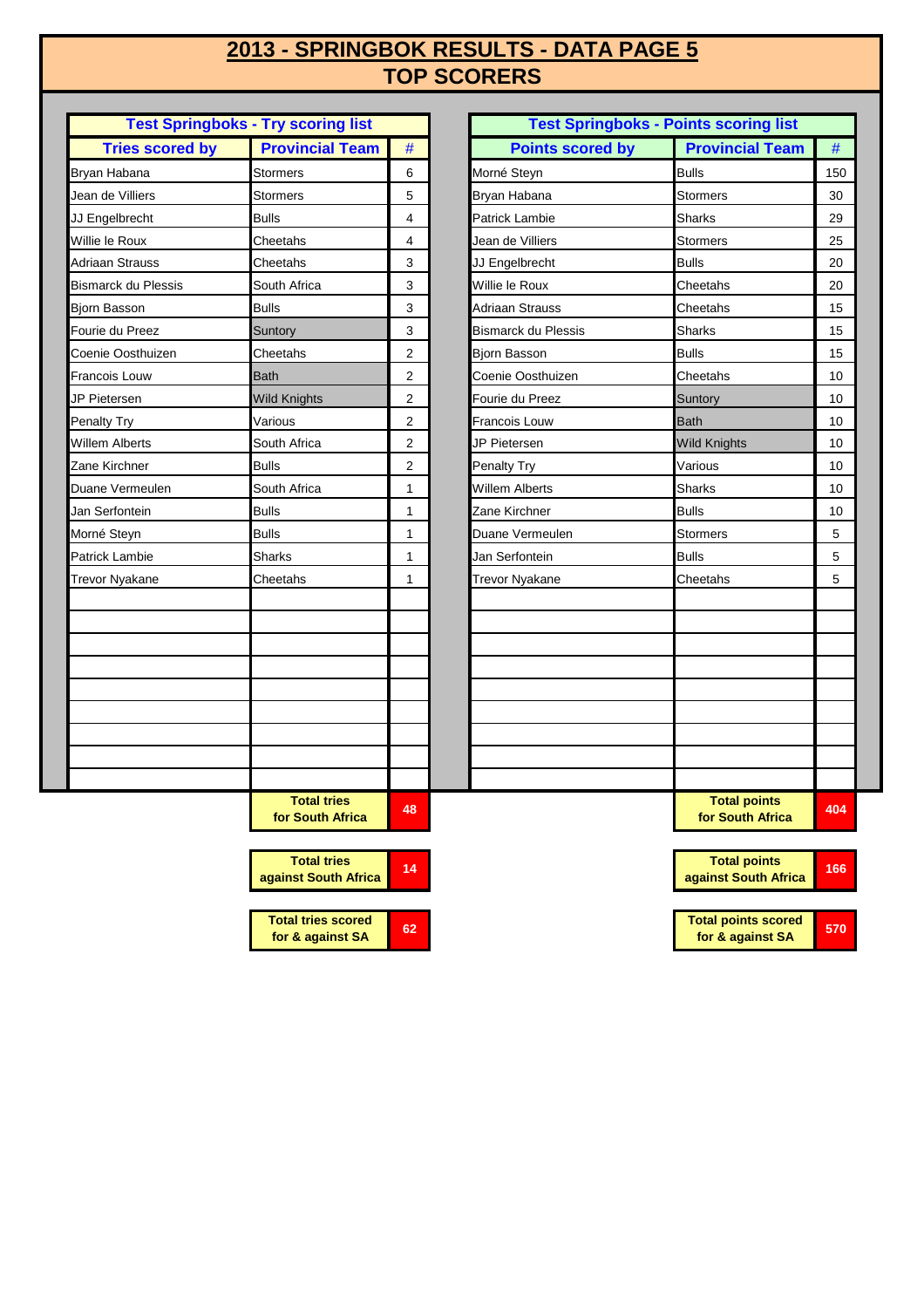### **2002 - SPRINGBOK RESULTS YELLOW OR RED CARDS & SUSPENSIONS - DATA PAGE 6**

|                | <u>ZUVZ - JERINUDUR REJULIJ</u> |                                                  |                                                 |                                        |                   |  |  |
|----------------|---------------------------------|--------------------------------------------------|-------------------------------------------------|----------------------------------------|-------------------|--|--|
| #              | <b>Offender</b>                 | Game                                             | <b>Referee</b>                                  | <b>Offence</b>                         | <b>Team</b>       |  |  |
| $\overline{2}$ | Willie Meyer (1)                | <b>South Africa vs Wales</b>                     | <b>Tony Spreadbury</b>                          | <b>Professional foul</b>               | Cats              |  |  |
| 5              | Marius Joubert (1)              | <b>New Zealand vs South Africa</b>               | <b>Stuart Dickinson</b>                         | High tackle & punching                 | <b>Stormers</b>   |  |  |
| 6              | Werner Greef (1)                | <b>Australia vs South Africa</b>                 | <b>Steve Lander</b>                             | Tackle in the air                      | <b>Stormers</b>   |  |  |
| 8              | DeWet Barry (1)                 | South Africa vs Australia                        | Paddy O'Brien                                   | Punching                               | <b>Stormers</b>   |  |  |
| 8              | Marius Joubert (2)              | South Africa vs Australia                        | Paddy O'Brien                                   | <b>High Tackle x2</b>                  | <b>Stormers</b>   |  |  |
| 9              | Bakkies Botha (1)               | <b>France vs South Africa</b>                    | <b>Alain Rolland</b>                            | <b>Kneeing</b>                         | <b>Blue Bulls</b> |  |  |
| 11             | Jannes Labuschagne 4 (1)        | <b>England vs South Africa</b>                   | Paddy O'Brien                                   | Late shoulder charge                   | Cats              |  |  |
|                |                                 | 2003 - SPRINGBOK RESULTS                         |                                                 |                                        |                   |  |  |
| #              | <b>Offender</b>                 | Game                                             | <b>Referee</b>                                  | <b>Offence</b>                         | <b>Team</b>       |  |  |
| $\mathbf{1}$   | Victor Matfield (1)             | South Africa vs Scotland - 1 <sup>st</sup> Test  | Joël Jutge                                      | <b>Professional foul</b>               | <b>Blue Bulls</b> |  |  |
| $\mathbf{1}$   | Joost v/d Westhuizen (1)        | South Africa vs Scotland - 1 <sup>st</sup> Test  | Joël Jutge                                      | <b>Professional foul</b>               | <b>Blue Bulls</b> |  |  |
| $\overline{2}$ | Robbie Kempson (1)              | South Africa vs Scotland - 2 <sup>nd</sup> Test  | <b>Scott Young</b>                              | Late tackle?!!!!                       | <b>Stormers</b>   |  |  |
| $\overline{4}$ | DeWet Barry (2)                 | South Africa vs Australia - 1 <sup>st</sup> 3N   | Steve Welsh                                     | <b>Professional foul</b>               | <b>Stormers</b>   |  |  |
| 6              | Danie Coetzee (1)               | Australia vs South Africa - W/C G2               | <b>Paddy O'Brien</b>                            | <b>Professional foul</b>               | <b>Blue Bulls</b> |  |  |
| 6              | Robbie Kempson (2)              | Australia vs South Africa - W/C G2               | <b>Paddy O'Brien</b>                            | <b>Professional foul</b>               | <b>Stormers</b>   |  |  |
| 6              | Robbie Kempson (3)              | Australia vs South Africa - W/C G2               | Cited 4W (Paddy O'Brien)                        | <b>Dangerous late tackle</b>           | <b>Stormers</b>   |  |  |
| 6              | Bakkies Botha (2)               | Australia vs South Africa - W/C G2               | Cited 8W (Paddy O'Brien)                        | <b>Dirty play</b>                      | <b>Blue Bulls</b> |  |  |
|                |                                 | <b>2004 - SPRINGBOK RESULTS</b>                  |                                                 |                                        |                   |  |  |
| #              | <b>Offender</b>                 | Game                                             | <b>Referee</b>                                  | <b>Offence</b>                         | <b>Team</b>       |  |  |
| $\mathbf{1}$   | Schalk Burger (1)               | South Africa vs Ireland - 1 <sup>st</sup> Test   | <b>Tony Spreadbury</b>                          | <b>Stiff-arm Punching</b>              | <b>Stormers</b>   |  |  |
| $\overline{2}$ | Wayne Julies (1)                | South Africa vs Ireland - 2 <sup>nd</sup> Test   | Joël Jutge                                      | Repeated infringements                 | Lions             |  |  |
| 8              | Percy Montgomery (1)            | South Africa vs Australia - 2 <sup>nd</sup> 3N   | <b>Paddy O'Brien</b>                            | Dangerous tackle                       | <b>Stormers</b>   |  |  |
| 8              | <b>Breyten Paulse (1)</b>       | South Africa vs Australia - 2 <sup>nd</sup> 3N   | Paddy O'Brien                                   | <b>Professional foul</b>               | <b>Stormers</b>   |  |  |
| 9              | Schalk Burger (2)               | <b>Wales vs South Africa</b>                     | <b>Paddy O'Brien</b>                            | <b>Repeated infringements</b>          | <b>Stormers</b>   |  |  |
| 10             | Schalk Burger (3)               | <b>Ireland vs South Africa</b>                   | Paul Honiss                                     | <b>Repeated infringements</b>          | <b>Stormers</b>   |  |  |
| 12             | Victor Matfield (2)             | <b>Scotland vs South Africa</b>                  | <b>Nigel Williams</b>                           | <b>Professional foul</b>               | <b>Blue Bulls</b> |  |  |
|                | 12 Bakkies Botha (3)            | <b>Scotland vs South Africa</b>                  | <b>Nigel Williams</b>                           | <b>Professional foul</b>               | <b>Blue Bulls</b> |  |  |
|                |                                 | 2005 - SPRINGBOK RESULTS                         |                                                 |                                        |                   |  |  |
| #              | <b>Offender</b>                 | Game                                             | <b>Referee</b>                                  | <b>Offence</b>                         | <b>Team</b>       |  |  |
| 3              | Schalk Burger (4)               | South Africa vs France - 2 <sup>nd</sup> Test    | <b>Donald Courtney</b>                          | <b>High tackle</b>                     | <b>Stormers</b>   |  |  |
|                | <b>Breyten Paulse (2)</b>       | South Africa vs Australia - 2 <sup>nd</sup> Test | <b>Steve Walsh</b>                              | <b>Repeated infringements Stormers</b> |                   |  |  |
|                | 5 Schalk Burger (5)             | South Africa vs Australia - 2 <sup>nd</sup> Test | <b>Steve Walsh</b>                              | Dangerous high tackle                  | <b>Stormers</b>   |  |  |
| 6              | Breyten Paulse (3 + 4)          | South Africa vs Australia - 1 <sup>st</sup> 3N   | Alain Rolland (Yellow + Cited 3W)               | P/foul, Kicking                        | <b>Stormers</b>   |  |  |
|                | 10 Jean de Villiers (1)         | South Africa vs Argentina                        | <b>Tony Spreadbury</b>                          | Dangerous play                         | <b>Stormers</b>   |  |  |
|                | 11 Percy Montgomery (2)         | <b>Wales vs South Africa</b>                     | <b>Stuart Dickinson</b>                         | Dangerous tackle                       | <b>Sharks</b>     |  |  |
|                | 12 John Smit (1)                | <b>France vs South Africa</b>                    | <b>Scott Young</b>                              | ????Who knows                          | <b>Sharks</b>     |  |  |
|                |                                 | 2006 - SPRINGBOK RESULTS                         |                                                 |                                        |                   |  |  |
| #              | <b>Offender</b>                 | Game                                             | <b>Referee</b>                                  | <b>Offence</b>                         | <b>Team</b>       |  |  |
| 5              | Victor Matfield (3)             | Australia vs South Africa - 1 <sup>st</sup> 3N   | <b>Paul Honiss</b>                              | <b>Professional foul</b>               | <b>Blue Bulls</b> |  |  |
|                | 13 Jean de Villiers (2)         | England vs South Africa - 2 <sup>nd</sup> Test   | <b>Steve Walsh</b>                              | <b>Professional foul</b>               | <b>Stormers</b>   |  |  |
|                | 2007 - SPRINGBOK RESULTS        |                                                  |                                                 |                                        |                   |  |  |
| #              | <b>Offender</b>                 | Game                                             | <b>Referee</b>                                  | <b>Offence</b>                         | <b>Team</b>       |  |  |
| $\overline{2}$ | Bryan Habana (1)                | South Africa vs England - 2 <sup>nd</sup> 3N     | Joël Jutge                                      | Deliberate knock down                  | <b>Blue Bulls</b> |  |  |
|                | 3 Bob Skinstad (1)              | South Africa vs Samoa                            | <b>Malcolm Changleng</b>                        | <b>Professional foul</b>               | <b>Sharks</b>     |  |  |
| 4              | Pierre Spies (1)                | South Africa vs Australia - 1 <sup>st</sup> 3N   | <b>Wayne Barnes</b>                             | <b>Repeated infringements</b>          | <b>Blue Bulls</b> |  |  |
| 5              | Pedrie Wannenburg (1)           | South Africa vs New Zealand - 2 <sup>nd</sup> 3N | <b>Alain Rolland</b>                            | <b>Professional foul</b>               | <b>Blue Bulls</b> |  |  |
| 6              | Garry Botha (1)                 | Australia vs South Africa - 3 <sup>rd</sup> 3N   | <b>Paul Honiss</b><br><b>Professional foul</b>  |                                        | <b>Blue Bulls</b> |  |  |
| 6              | Johan Muller (1)                | Australia vs South Africa - 3 <sup>rd</sup> 3N   | <b>Paul Honiss</b><br><b>Punching</b>           |                                        | <b>Sharks</b>     |  |  |
| 7              | Pedrie Wannenburg (2)           | New Zealand vs South Africa - 4 <sup>th</sup> 3N | <b>Stuart Dickinson</b>                         | <b>Professional foul</b>               | <b>Blue Bulls</b> |  |  |
| 11             | Schalk Burger (6)               | South Africa vs Samoa - W/C G6                   | Cited 2W (Paul Honiss)                          | <b>Dangerous tackle</b>                | <b>Stormers</b>   |  |  |
|                | 13 Bryan Habana (2)             | South Africa vs Tonga - W/C G24                  | <b>Professional foul</b><br><b>Wayne Barnes</b> |                                        | <b>Blue Bulls</b> |  |  |
|                |                                 |                                                  | <b>Wayne Barnes</b><br><b>Fighting</b>          |                                        |                   |  |  |
|                | 13 Francois Steyn (1)           | South Africa vs Tonga - W/C G24                  |                                                 |                                        | <b>Sharks</b>     |  |  |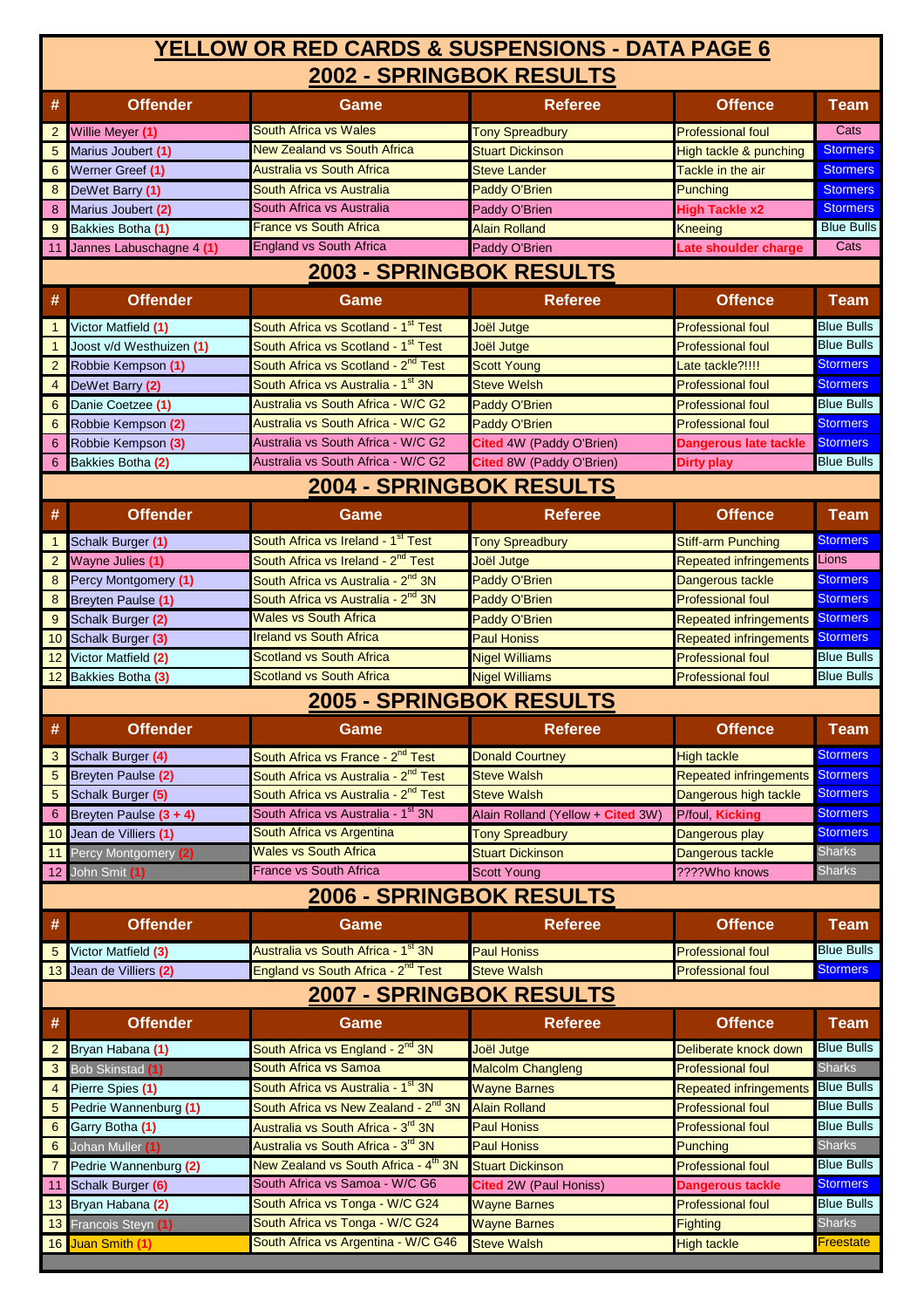### **2008 - SPRINGBOK RESULTS YELLOW OR RED CARDS & SUSPENSIONS - DATA PAGE 7**

| #               | <b>Offender</b>                 | Game                                             | <b>Referee</b>                     | <b>Offence</b>                                     | <b>Team</b>       |  |
|-----------------|---------------------------------|--------------------------------------------------|------------------------------------|----------------------------------------------------|-------------------|--|
| $\mathbf{1}$    | CJ van der Linde (1)            | South Africa vs Wales - 1 <sup>st</sup> Test     | <b>Dave Pearson</b>                | <b>Fighting</b>                                    | Freestate         |  |
| $5\phantom{.0}$ | Victor Matfield (4)             | South Africa vs New Zealand - 2 <sup>nd</sup> 3N | <b>Matt Goddard</b>                | <b>High tackle</b>                                 | <b>Blue Bulls</b> |  |
| 5 <sub>5</sub>  | Bismarck du Plessis (1)         | South Africa vs New Zealand - 2 <sup>nd</sup> 3N | Cited 3W (Matt Goddard)            | Eye gouging                                        | <b>Sharks</b>     |  |
| 9               | CJ van der Linde (2)            | South Africa vs Australia - 5 <sup>th</sup> 3N   | Cited 4W (Lyndon Bray)             | <b>Head butt</b>                                   | Freestate         |  |
| 11              | Jaque Fourie (1)                | <b>Wales vs South Africa</b>                     | <b>Alain Rolland</b>               | <b>Repeated infringements</b>                      | Lions             |  |
| 12 <sub>2</sub> | Tendai Mtawarira (1)            | <b>England vs South Africa</b>                   | <b>Nigel Owens</b>                 | <b>Repeated infringements</b>                      | <b>Sharks</b>     |  |
| 12              | Conrad Jantjes (1)              | <b>England vs South Africa</b>                   | <b>Nigel Owens</b>                 | <b>Professional foul</b>                           | <b>Stormers</b>   |  |
|                 |                                 | 2009 - SPRINGBOK RESULTS                         |                                    |                                                    |                   |  |
| #               | <b>Offender</b>                 | Game                                             | <b>Referee</b>                     | <b>Offence</b>                                     | Team              |  |
| $\overline{2}$  | Schalk Burger (7)               | South Africa vs Lions - 2 <sup>nd</sup> Test     | Cristophe Berdos (Red + Cited 8W)  | <b>Eye gouging</b>                                 | <b>Stormers</b>   |  |
| $\overline{2}$  | Bakkies Botha (4)               | South Africa vs Lions - 2 <sup>nd</sup> Test     | <b>Cited</b> 2W (Cristophe Berdos) | <b>Dangerous tackle</b>                            | <b>Blue Bulls</b> |  |
| $5\phantom{.0}$ | JP Pietersen (1)                | South Africa vs New Zealand - 2 <sup>nd</sup> 3N | <b>Nigel Owens</b>                 | <b>High tackle</b>                                 | <b>Sharks</b>     |  |
| $5\phantom{.0}$ | Bakkies Botha (5)               | South Africa vs New Zealand - 2 <sup>nd</sup> 3N | <b>Nigel Owens</b>                 | <b>Professional foul</b>                           | <b>Blue Bulls</b> |  |
| 9               | Jaque Fourie (2)                | New Zealand vs South Africa - 6 <sup>th</sup> 3N | Cited 4W (Nigel Owens)             | <b>Spear tackle</b>                                | Lions             |  |
| 11              | Morné Steyn (1)                 | <b>France vs South Africa</b>                    | <b>Wayne Barnes</b>                | <b>Tripping</b>                                    | <b>Blue Bulls</b> |  |
| 11              | Ryan Kankowski (1)              | France vs South Africa                           | <b>Wayne Barnes</b>                | <b>Professional foul</b>                           | <b>Sharks</b>     |  |
|                 |                                 | 2010 - SPRINGBOK RESULTS                         |                                    |                                                    |                   |  |
| #               | <b>Offender</b>                 | Game                                             | <b>Referee</b>                     | <b>Offence</b>                                     | <b>Team</b>       |  |
| $\overline{2}$  | Flip van der Merwe (1)          | <b>South Africa vs France</b>                    | <b>Bryce Lawrence</b>              | <b>Cynical play</b>                                | <b>Blue Bulls</b> |  |
| 3               | Butch James (1)                 | South Africa vs Italy                            | <b>Andrew Small</b>                | <b>High tackle</b>                                 | Bath              |  |
| 5               | Bakkies Botha (6)               | New Zealand vs South Africa - 1 <sup>st</sup> 3N | Allen Lewis (Yellow + Cited 9W)    | Prof foul, Head Butt                               | <b>Blue Bulls</b> |  |
| 6               | Danie Rossouw (1)               | New Zealand vs South Africa - 2 <sup>nd</sup> 3N | <b>Alain Rolland</b>               | Foul play                                          | <b>Blue Bulls</b> |  |
| 6               | Jean de Villiers (3)            | New Zealand vs South Africa - 2 <sup>nd</sup> 3N | Cited 2W (Alain Rolland)           | <b>Spear tackle</b>                                | <b>Stormers</b>   |  |
| $\mathbf{7}$    | Jaque Fourie (3)                | Australia vs South Africa - 3 <sup>rd</sup> 3N   | George Clancy (Ylw + Cited 4W)     | <b>Spear tackle</b>                                | <b>Stormers</b>   |  |
| $\overline{7}$  | BJ Botha (1)                    | Australia vs South Africa - 3 <sup>rd</sup> 3N   | <b>George Clancy</b>               | <b>Professional foul</b>                           | Harlequins        |  |
| 11              | Bryan Habana (3)                | <b>Ireland vs South Africa</b>                   | <b>Nigel Owens</b>                 | <b>Professional foul</b>                           | <b>Stormers</b>   |  |
|                 |                                 | 2011 - SPRINGBOK RESULTS                         |                                    |                                                    |                   |  |
| 8               | John Smit (2)                   | South Africa vs Samoa                            | <b>Nigel Owens</b>                 | Deliberate Infringement                            | Sharks            |  |
|                 | <b>2012 - SPRINGBOK RESULTS</b> |                                                  |                                    |                                                    |                   |  |
| 6               | Tendai Mtawarira (2)            | Australia vs South Africa - 3 <sup>rd</sup> RC   | <b>Nigel Owens</b>                 | Shoulder charge                                    | <b>Sharks</b>     |  |
| 6               | Eben Etzebeth (1)               | Australia vs South Africa - 3 <sup>rd</sup> RC   | <b>Cited</b> 2W (Nigel Owens)      | <b>Head butt</b>                                   | <b>Stormers</b>   |  |
| $\overline{7}$  | Dean Greyling (1)               | New Zealand vs South Africa - 4 <sup>th</sup> RC | George Clancy (Ylw + Cited 2W)     | <b>Elbow charge</b>                                | <b>Blue Bulls</b> |  |
| 10 <sup>°</sup> | JP Pietersen (2)                | <b>Ireland vs South Africa</b>                   | <b>Wayne Barnes</b>                | <b>Early Tackle</b>                                | <b>Sharks</b>     |  |
| 11              | Flip van der Merwe (2)          | <b>Scotland vs South Africa</b>                  | <b>George Clancy</b>               | <b>Repeated infringements</b>                      | <b>Blue Bulls</b> |  |
|                 | <b>2013 - SPRINGBOK RESULTS</b> |                                                  |                                    |                                                    |                   |  |
| $\mathbf{1}$    | Biorn Basson (1)                | South Africa vs Italy                            | <b>Pascal Gauzere</b>              | <b>High tackle</b>                                 | <b>Blue Bulls</b> |  |
| $\mathbf{3}$    | Bryan Habana (4)                | South Africa vs Samoa                            | <b>Pascal Gauzere</b>              | Deliberate Infringement                            | <b>Stormers</b>   |  |
| 6               | Willem Alberts (1)              | Australia vs South Africa - 6 <sup>th</sup> RC   | <b>George Clancy</b>               | <b>Deliberate Infringement</b>                     | <b>Sharks</b>     |  |
| $\overline{7}$  | Bismarck du Plessis (2)         | New Zealand vs South Africa 7 <sup>th</sup> RC   | <b>Romain Poite</b>                | Dangerous play                                     | <b>Sharks</b>     |  |
| 8               | Flip vd Merwe (3)               | South Africa vs Australia - 7 <sup>th</sup> RC   | Jérôme Garcès (Ylw + Cited 1W)     | Dangerous tackle                                   | <b>Blue Bulls</b> |  |
| 8               | Duane Vermeulen (1)             | South Africa vs Australia - 7 <sup>th</sup> RC   | Jérôme Garcès                      | <b>Professional foul</b>                           | <b>Stormers</b>   |  |
| 10 <sup>°</sup> | Francois Louw (1)               | <b>Wales vs South Africa</b>                     | <b>Alain Rolland</b>               | Foul play                                          | Bath              |  |
| 10              | <b>Coenie Oosthuizen (1)</b>    | <b>Wales vs South Africa</b>                     | <b>Alain Rolland</b>               | <b>Repeated infringements</b>                      | <b>Freestate</b>  |  |
| 11              | Marcel Coetzee (1)              | <b>Scotland vs South Africa</b>                  | <b>Jerome Garces</b>               | <b>Repeated infringements</b>                      | <b>Sharks</b>     |  |
|                 | 12 Marcel Coetzee (2)           | <b>France vs South Africa</b>                    | <b>Wayne Barnes</b>                | <b>Retaliation</b>                                 | <b>Sharks</b>     |  |
|                 |                                 |                                                  |                                    | <b>Total for this year</b><br>Average per game for | 11                |  |
|                 |                                 |                                                  |                                    | this year                                          | 0.92              |  |